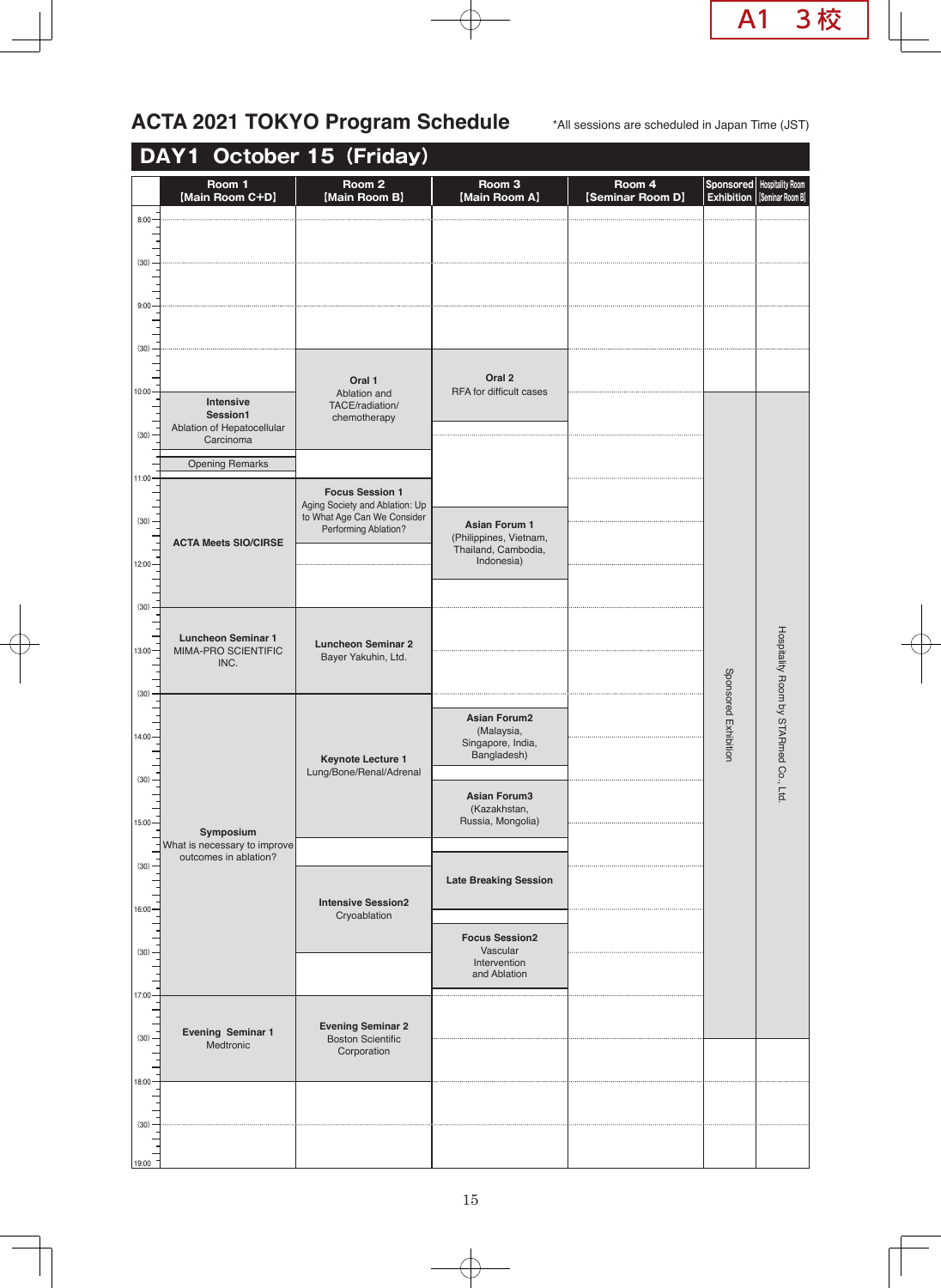## ACTA 2021 TOKYO Program Schedule  $\text{A}\text{A}$ ll sessions are scheduled in Japan Time (JST)

## **DAY2 October 16(Saturday)**

|                                | Room 1<br>[Main Room C+D]                                                                                                                                                          | Room 2<br>[Main Room B]                                                      | Room <sub>3</sub><br>[Main Room A]                                                                                               | Room 4<br>[Seminar Room D]                                                                                                        | Sponsored<br><b>Exhibition</b> | <b>Hospitality Room</b><br>[Seminar Room B] |
|--------------------------------|------------------------------------------------------------------------------------------------------------------------------------------------------------------------------------|------------------------------------------------------------------------------|----------------------------------------------------------------------------------------------------------------------------------|-----------------------------------------------------------------------------------------------------------------------------------|--------------------------------|---------------------------------------------|
| $8:00 -$                       |                                                                                                                                                                                    |                                                                              |                                                                                                                                  |                                                                                                                                   |                                |                                             |
| (30)                           | <b>Morning Seminar 1</b><br>Eli Lilly Japan K.K                                                                                                                                    | <b>Morning Seminar 2</b><br>Eisai Co., Ltd.                                  |                                                                                                                                  |                                                                                                                                   |                                |                                             |
| 9:00<br>(30)<br>10:00          | <b>Intensive Session3</b><br>Ablation of Colorectal<br><b>Liver Metastasis</b>                                                                                                     | <b>Keynote Lecture 2</b><br>CT guidance/Complications                        | Joint Symposium 1<br>How to apply ultrasound for<br>Ablation<br>(Canon Medical Systems,<br>GE Healthcare,<br>Philips, TechsoMed) | <b>Asian Forum</b><br><b>Manufactures Session</b><br>(Japan Lifeline,<br>Boston Scientific, Nanjing Eco,<br>STARmed,<br>Mima-Pro) |                                |                                             |
| (30)                           |                                                                                                                                                                                    |                                                                              |                                                                                                                                  |                                                                                                                                   |                                |                                             |
| $11:00 -$<br>(30)              | <b>Premium Video Session</b><br>How I do it                                                                                                                                        | Oral <sub>3</sub><br>Lung                                                    | Oral 4<br><b>MWA</b>                                                                                                             | Oral 8<br>Thyroid and Kidney                                                                                                      |                                |                                             |
| 12:00                          |                                                                                                                                                                                    |                                                                              |                                                                                                                                  |                                                                                                                                   |                                |                                             |
| (30)<br>13:00                  | <b>Luncheon Seminar 3</b><br>Shionogi & Co., Ltd.                                                                                                                                  | <b>Luncheon Seminar 4</b><br><b>MIYARISAN</b><br>PHARMACEUTICAL<br>CO., LTD. |                                                                                                                                  |                                                                                                                                   |                                | Hospitality Room by STARmed Co., Ltd        |
| (30)                           | <b>Presidential</b><br>Lecture                                                                                                                                                     |                                                                              |                                                                                                                                  |                                                                                                                                   | Sponsored Exhibition           |                                             |
|                                |                                                                                                                                                                                    |                                                                              |                                                                                                                                  |                                                                                                                                   |                                |                                             |
| $14:00 -$<br>(30)<br>$15:00 -$ |                                                                                                                                                                                    | <b>Cutting Edge Seminor</b><br>Ablation of Thyroid Tumor                     | Oral 5<br>New techniques                                                                                                         | <b>Mini Oral 1</b><br>Ablation for difficult cases                                                                                |                                |                                             |
| (30)<br>16:00                  | Joint Symposium 2<br><b>Current Status and Future</b><br>Direction of Ablation<br>(Medtronic,<br>Japan Lifeline,<br>Mima-Pro,<br>Canyon Medical,<br>Nanjing Eco,<br>AngioDynamics) | <b>Focus Session3</b><br>What is cryoablation?                               | Oral 6<br>Long-term outcomes of<br>ablation with/without<br>other treatment                                                      | <b>Mini Oral 2</b><br>Ablation with additional<br>support                                                                         |                                |                                             |
| (30)                           |                                                                                                                                                                                    |                                                                              |                                                                                                                                  |                                                                                                                                   |                                |                                             |
| $17:00 -$                      |                                                                                                                                                                                    | <b>Asian Forum4</b><br>(Ukraine, Turkey,<br>Saudi-Arabia,<br>Israel)         | Oral 7<br>Thyroid                                                                                                                | Mini Oral 3<br><b>HCC</b> today                                                                                                   |                                |                                             |
| (30)<br>$18:00 -$              | <b>Evening Seminar 3</b>                                                                                                                                                           | <b>Evening Seminar 4</b><br>Otsuka Pharmaceutical<br>Co., Ltd.               |                                                                                                                                  |                                                                                                                                   |                                |                                             |
| (30)                           | STARmed Co., Ltd.                                                                                                                                                                  | <b>Ablation Webinar</b><br>case study session                                |                                                                                                                                  |                                                                                                                                   |                                |                                             |
| 19:00                          |                                                                                                                                                                                    |                                                                              |                                                                                                                                  |                                                                                                                                   |                                |                                             |